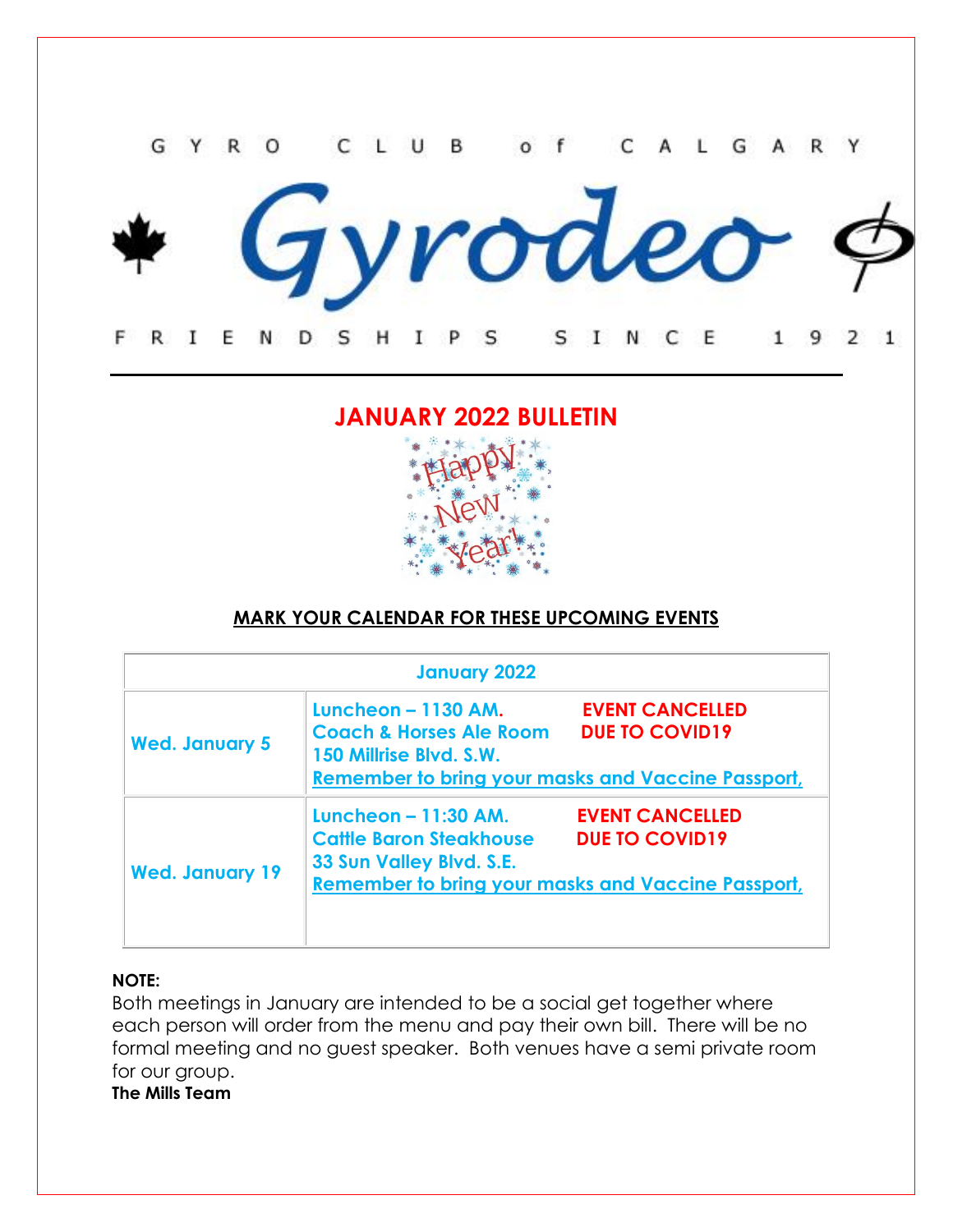**Page 2.**



**Robert Stuart "Bob" Lane** September 8, 1939 - Toronto, Ontario December 16, 2021 - Calgary, Alberta

Robert (Bob) Lane passed away peacefully on Thursday, December 16, 2021, at Providence Care Centre in Calgary. During his last days he was surrounded by family, friends, and the dedicated care workers at Providence.

Born in Toronto, ON, Bob moved to the Princeton, Oxford County area of Ontario when he was twelve years old. Bob and Marilyn met in Woodstock, ON, and lived in Burlington, ON (twice), Winnipeg, MB, and Calgary, AB before settling in Calgary.

Bob is survived by his wife Marilyn Ann Lane (nee Bailey). Bob and Marilyn were married for 61 years. Together they shared a lifetime of family adventures including golf, camping, and RVing and they have enjoyed many fulfilling years of travel and enduring friendships. They have been members of the Gyro Club of Calgary for 20 years – Bob served as President in 2005/06 – and greatly value their Gyro friendships. Bob was an enthusiastic sports-fan and attended countless Flames and Stampeders games.

Together, Bob and Marilyn had three children, Timothy Stuart Lane (Gail Clark-Lane), Gregory Robert Lane (Diana Lane), and Barbara Ann Osmak (nee Lane) (Glenn Osmak), all residing in Calgary.

A Funeral Service will be held at a later date.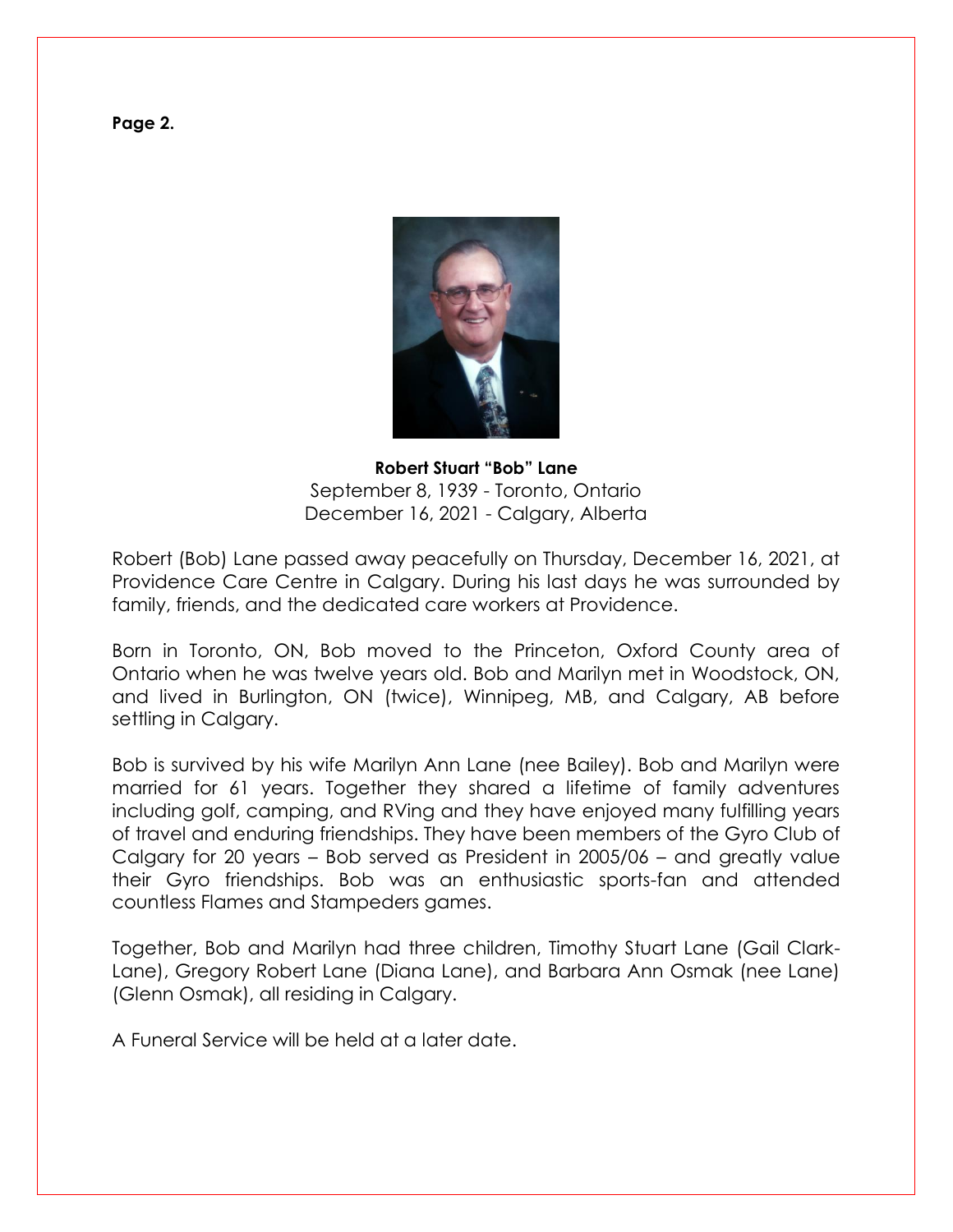



# **CECILIA FRANCES DOBORZYNSKI**

DOBORZYNSKI, Cecilia Frances (nee O'Neill) September 18, 1945 – London, England December 19, 2021 – Calgary, Alberta

Cecilia Doborzynski, beloved wife of Zbigniew Doborzynski of Calgary, AB, passed away on Sunday, December 19, 2021, at the age of 76 years. In living memory of Cecilia Doborzynski, a tree will be planted in the Ann & Sandy Cross Conservation Area by McInnis & Holloway Funeral Homes. A private family service will be held at a later date.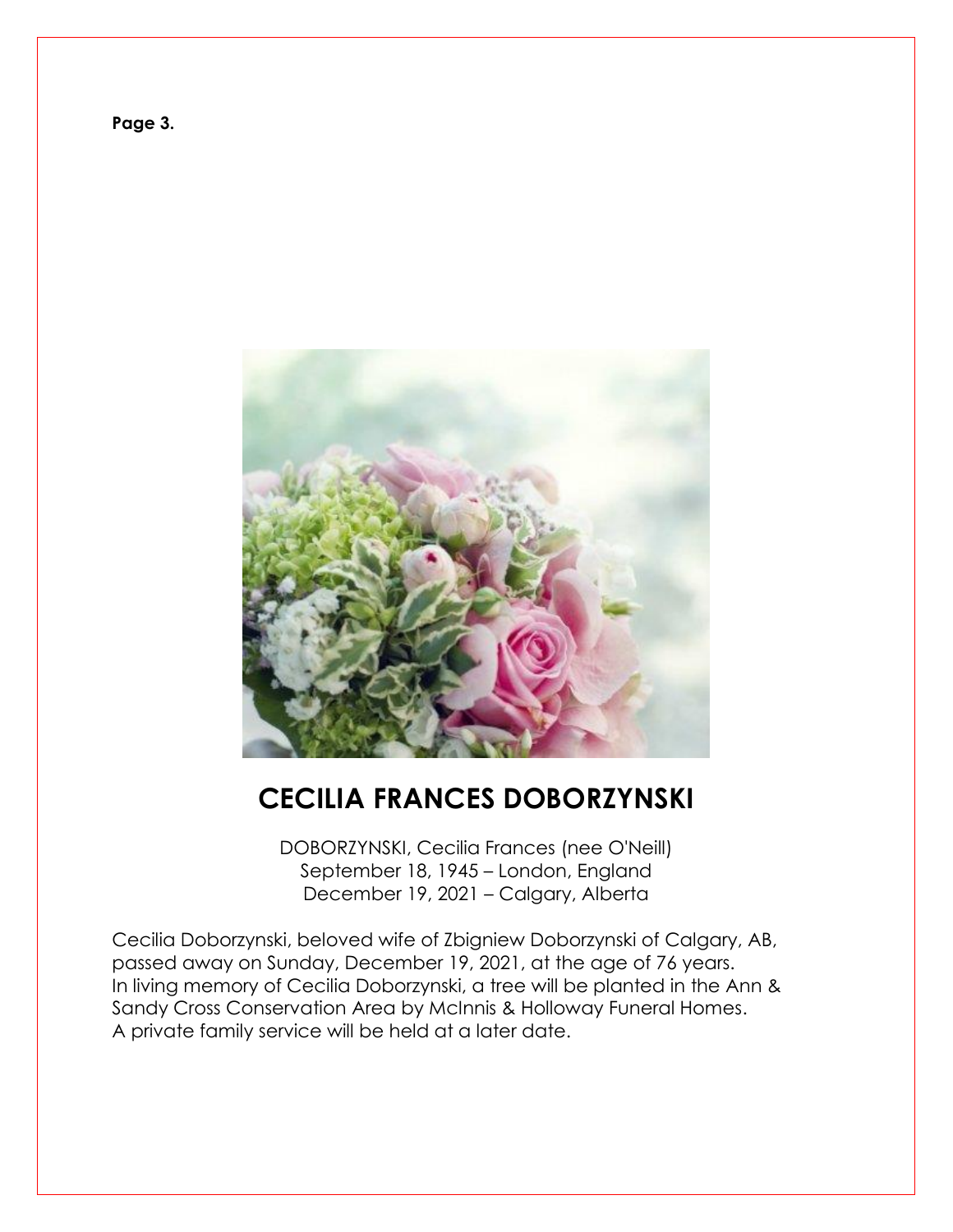**Page 4.**



# **ANNUAL CHARITY BINGO**

The Bingo Event was held on December 10th at The Royal Canadian Legion #285, located on Horton Road. There were 73 Gyros, Gyrettes, and guests in attendance.

Following the meal service, Bingo began with Garry Davies calling the first game, assisted by Bryan Sherwood. Our new Vice President, John L'Ecuyer, assisted by Bryan Sherwood, called the next 3 games. After the break, President Paul Skinner, assisted by Bob Ulrich, called the next 3 games.

The final Blackout game for a 'Liquor Basket', donated by the Stampede Club, was called by Paul Stout, Stampede Club, assisted by Garry Davies. The winner of the basket was Renate Barr.





After the games were completed, Ken Prather auctioned off a gift certificate for 'Brunch for four at the Carriage House Inn'. After some fierce bidding, Bill Watson came out the winner.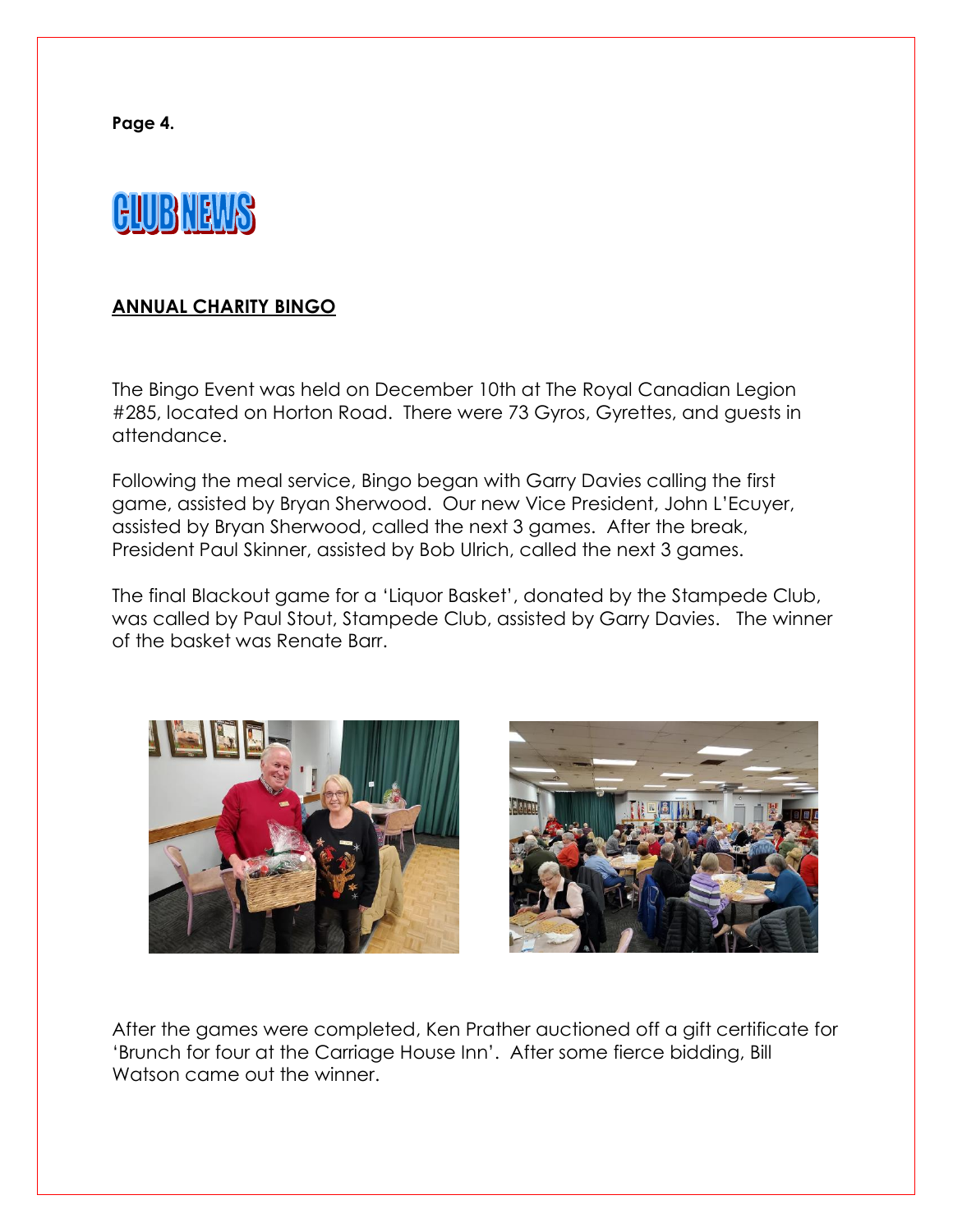### **Page 5.**

Garry Davies and Ken Prather then began to draw the door prizes. The following are the winners, their prizes and the donor:

Ken Schubert (guest of Larry Fenton) won a bottle of Crown Royal donated by Angelo and Lucy Zia.

Marilyn Lane, Marjorie Starr, Kathy Skinner and Pat L'Ecuyer each won bottles of Oil and Vinegar donated by Soffitto of Calgary.

Betty Fenton and Bruce Martin each won a \$25.00 gift certificate donated by the Lighthouse Pub Deer Run.

Doreen Price and Jodie Watson each won a \$50.00 gift certificate donated by Cravings Restaurant on Fairmount Drive.

Doreen Price turned down a prize of a 'One Night Free Stay at the Deerfoot Inn'. After a second draw, the prize was awarded to Sharon Likely.

Jodi Watson won a \$25.00 gift certificate donated by Pauls Pizza in Shawnessy.

Laurie Petruic won a 'foursome for golf' certificate donated by the Crystal Ridge Golf Club in Okotoks.

Larry Fenton won a \$50.00 gift certificate donated by Gator's Sports Pub in Woodbine Square

Bruce Martin won a \$50.00 gift certificate to Heritage Park donated by John Hodgson.

Kathy Skinner and Jay Likely each won \$200.00 in cash from the 50/50 draw.

The Calgary Club received three gift donations from Gryos who were not able to attend:

Ken and Ann Baker, Doug and Linda Church and Alan and Tara Pentney, Stampede City

What a great list of prizes and congratulations to all the lucky winners! Thank you for your generous contributions to our Charity Bingo.

The Bingo raised \$775.00 for charities. President Paul Skinner chose The Calgary Food Bank and The Salvation Army as this year's recipients.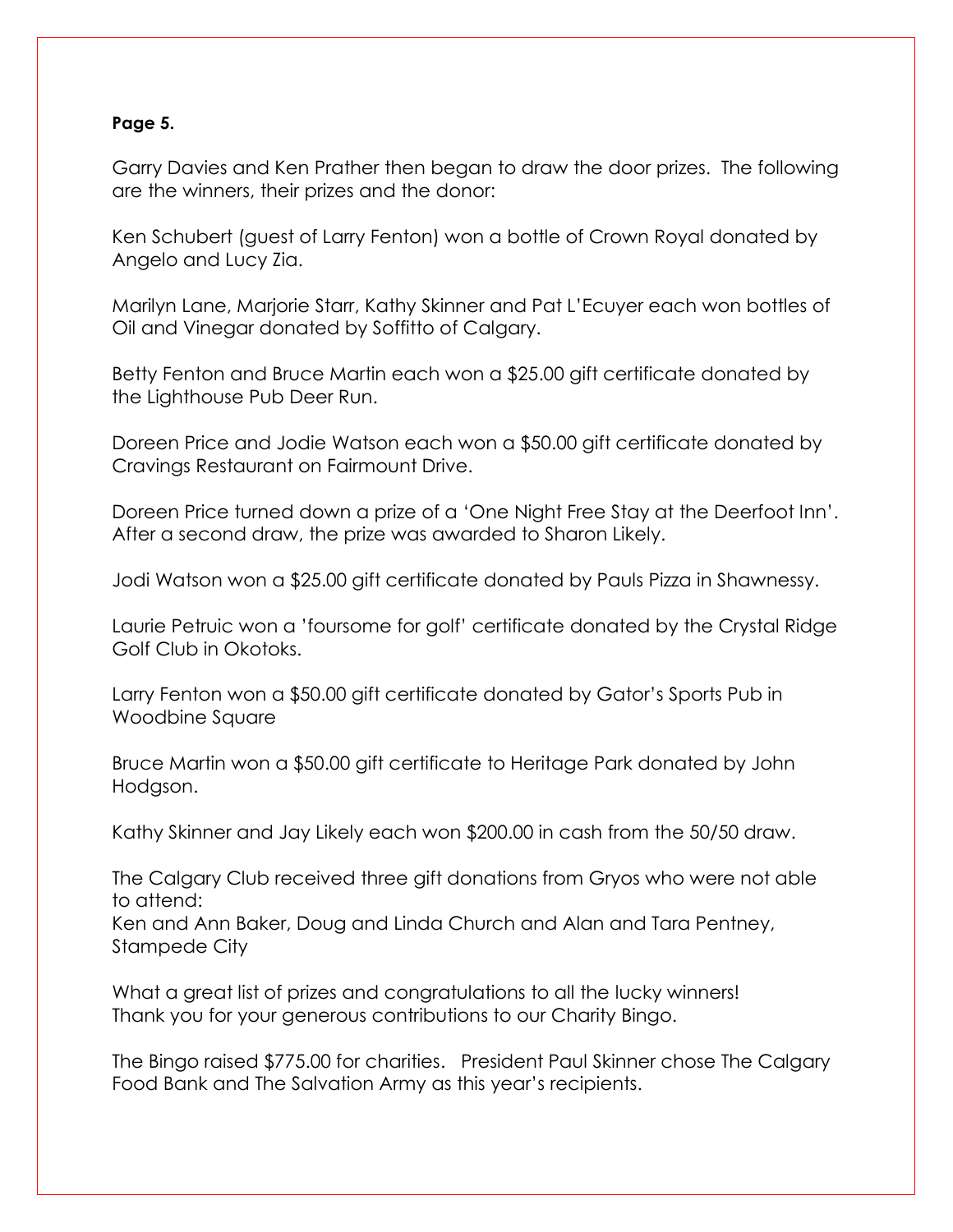#### **Page 6.**

Thank you to everyone who helped, donated and attended! It was really great to see and get together with our Gyro Friends and guests. Hopefully, next year we can have an even bigger and better turnout without COVID so we can raise more funds for Charity.

We want to thank our volunteers who helped make this a very successful event:

Carole Denny and Diane Carter collected monies at the door, Chet Mills and Jay Likely sold the draw tickets, while Andrea Sherwood, Arlette Prather and Barb Davies looked after displaying the gift prizes. We would also like to thank the Legion staff for serving drinks and delivering our meal orders.

We would like to give a huge thank you to all of our donors. We would appreciate it if you would try to support those businesses during the coming year.

#### **Your Hosts, Ken Prather and Garry Davies Photos by Thor Jepsen**

# **STAMPEDE CITY CLUB CHRISTMAS PARTY**

The Christmas party was held at the Calgary Winter Club on December 18<sup>th</sup>. There were several last minute cancellations due to COVID related issues, but of the fifty Gyros and Gyrettes in attendance, our club was well represented.

Following a cocktail hour and a chance to visit, we were treated to a delicious turkey dinner with all the trimmings.

We were then entertained by Joel Spire who sang and played the piano. He was truly a great entertainer and played a very enjoyable variety of music which kept the dance floor busy.

Many thanks to Dale Green for organizing such a special evening and for inviting our club to attend. Everyone seemed to have a delightful time !!!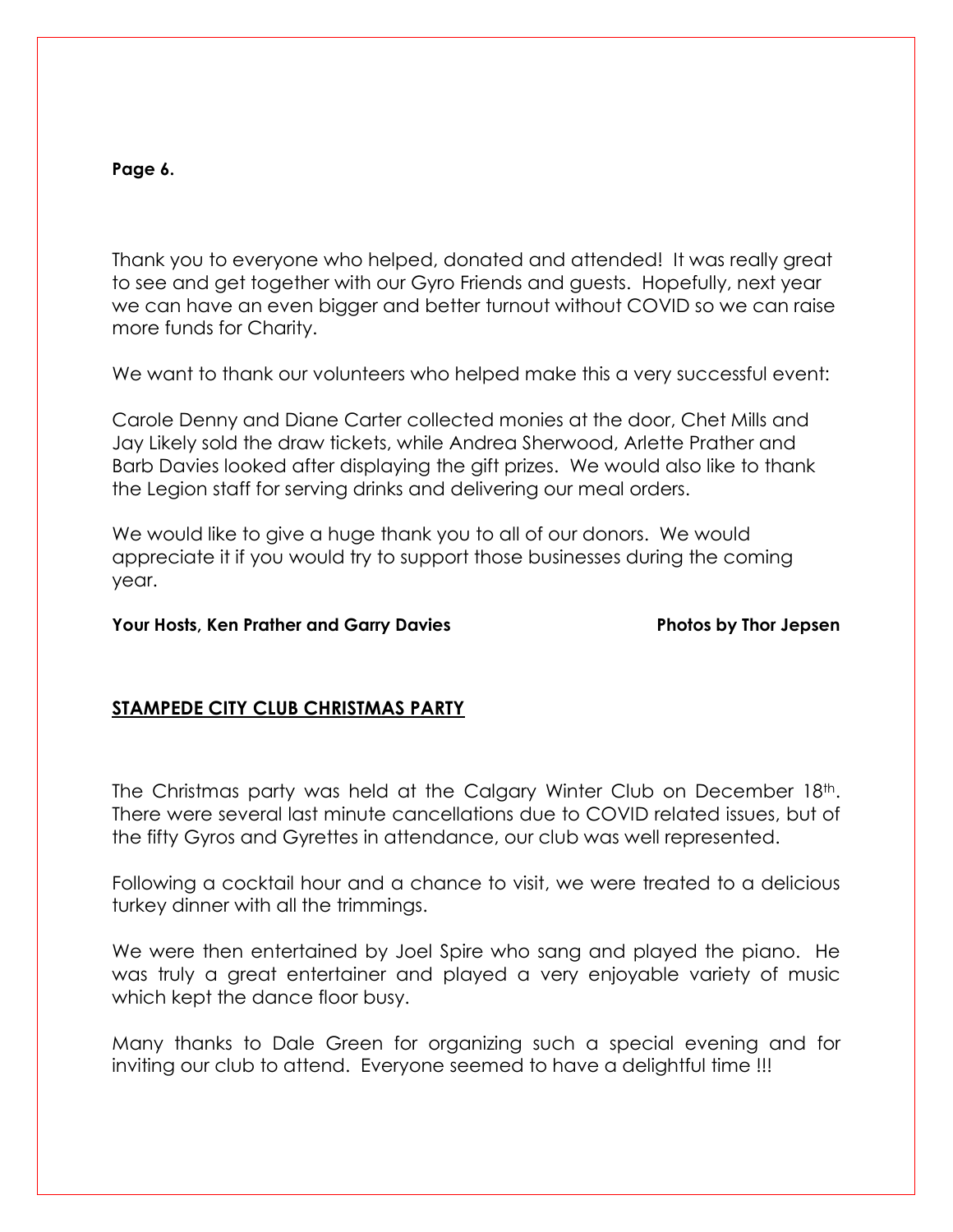# **Page 7.**

The following are some photos taken by Thor Jepsen. Visit our web site to view all of the photos: [www.calgarygyroclub.com/gallery](http://www.calgarygyroclub.com/gallery).

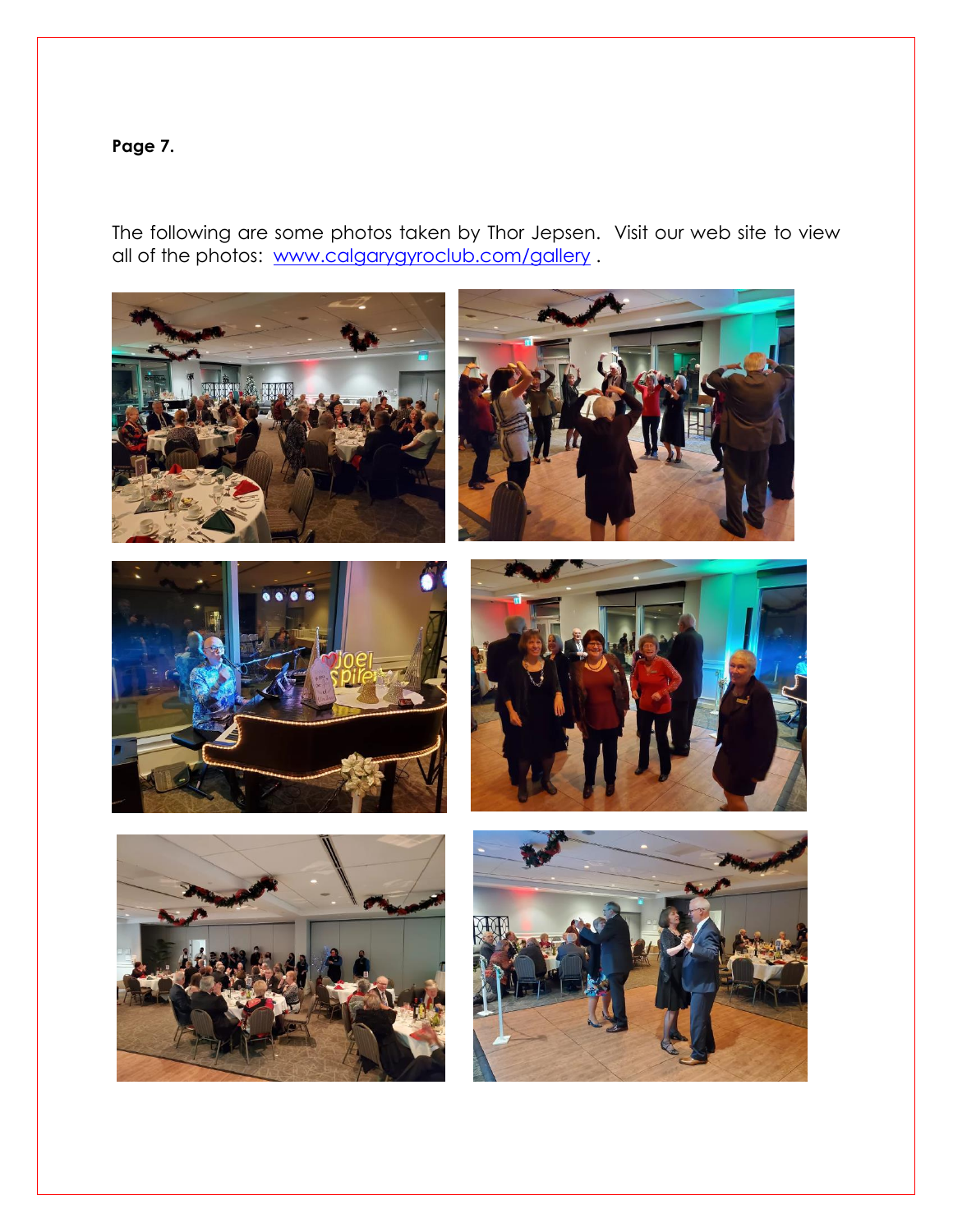# **Page 8.**

# **DISTRICT VIII CONVENTION**

Hosted by the Stampede City Gyro Club September 22 – 25, 2022 Medicine Hat, Alberta

# **INTERNATIONAL CONVENTION**

Hosted by the Gyro Clubs of District One June 27 – 30, 2022 Cleveland, Ohio



# **JANUARY**

- 5<sup>th</sup> David Jenner
- 10<sup>th</sup> Larry Doupe
- 18th Gary Cobb
- 20<sup>th</sup> Stephen Green
- 20<sup>th</sup> Bruce Martin
- 23rd Jim Wood
- 24<sup>th</sup> Gary Cull (HM)
- 24<sup>th</sup> John Petruic
- 30<sup>th</sup> Garry Davies
- 30th Jay Likely



# **Have a great day, gentlemen !!!!!**



No changes to report this month.

The new roster books were mailed out to those who were unable attend our Annual Charity Bingo event.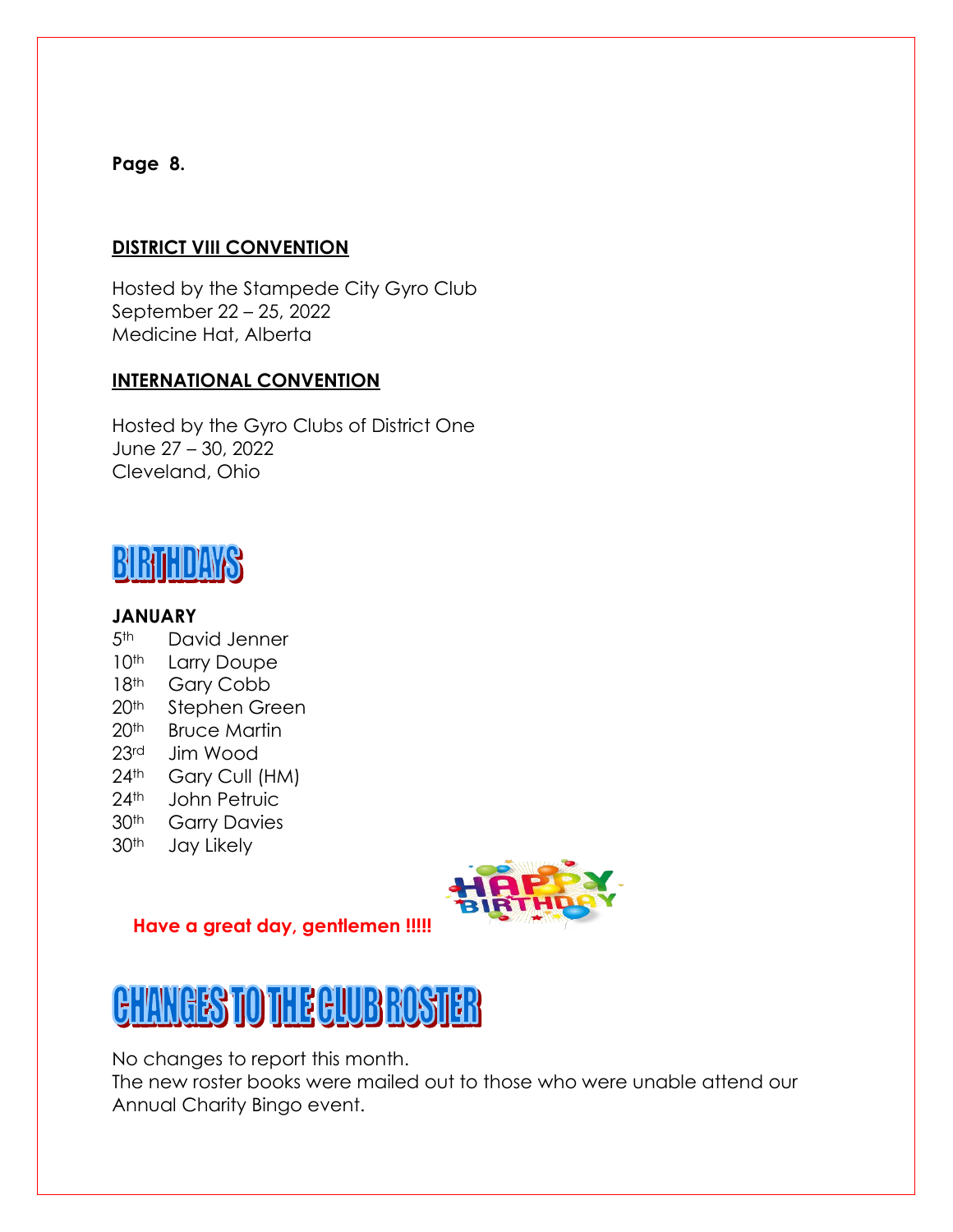#### **Page 9.**

At an executive meeting held in December the directors selected members for their team for the coming year, 2022. The teams are as follows:

#### **Team Nixon – March and November**

Ron Carter Garry Davies Bob Nixon Bill Schultz Bryan Sherwood Bob Ulrich Julian Yaniw Angelo Zia

### **Team Mills - January and February**

Al Bell Jay Likely Bruce Martin Chet Mills Lyle Nisi Georges Palardy Bernie Somerville Fred Thiessen

# **Team Campbell – April and June**

Doug Campbell Ray Colliver Denis Couturier Zig Doborzynski Roger Duckworth John Hodgson Bill Watson

# **Team Stephen – August and December**

Garry Cobb Larry Doupe Larry Fenton Dave Johnson Gerry Pulak Ron Robinson Keith Sadler Gary Stephen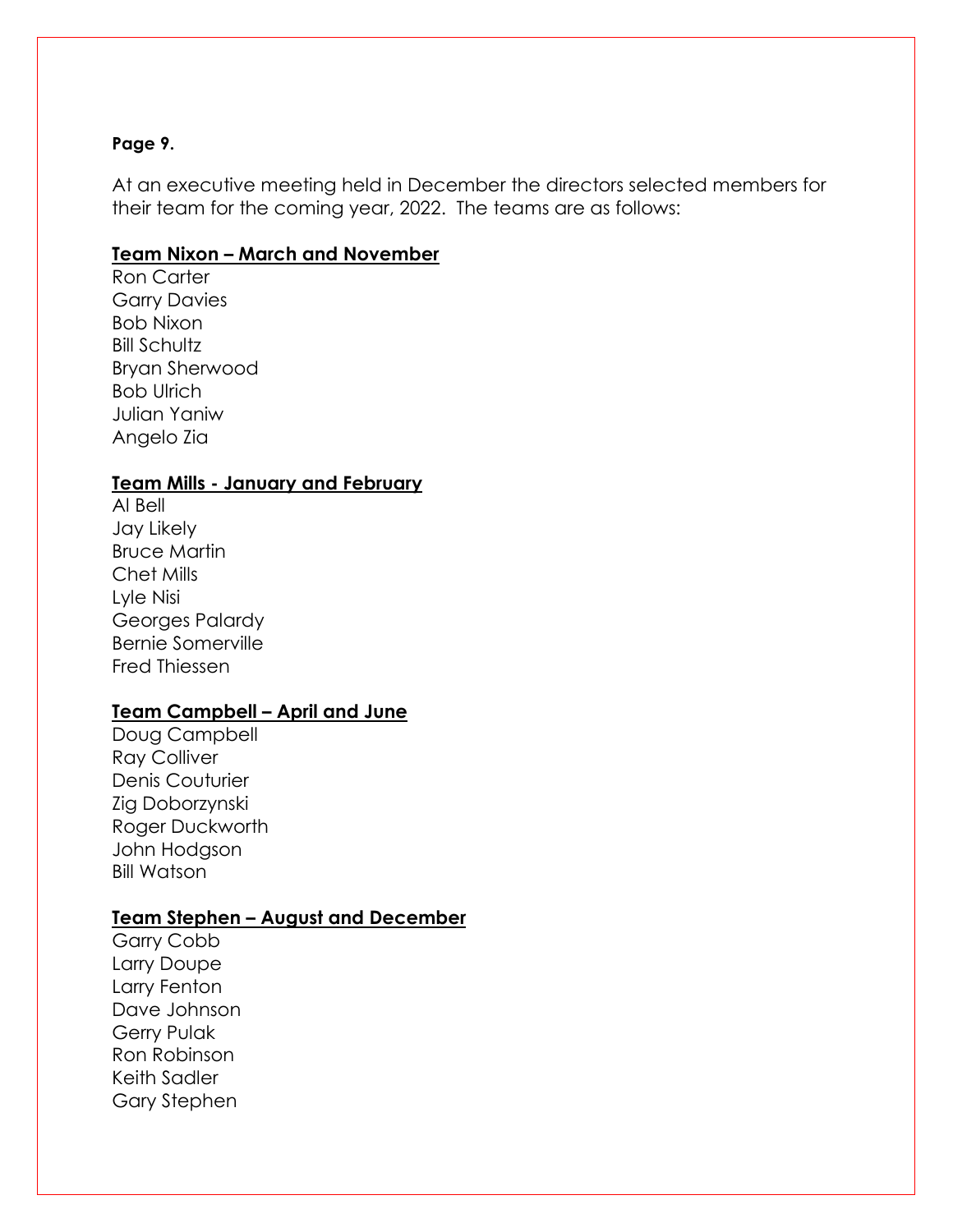#### **Page 10**.

### **Team Wood – July and October**

Dough Church Stephen Green Dave Jenner Jon L'Ecuyer John Petruic Ken Prather Jim Wood

#### **Team Lynch – May and September**

Ken Baker Jim Barr Cliff Deis Ken Friesen Larry Hancock Thor Jepsen Terry Lynch Rick Simons

# AUTHEBITOFHUMOR

Arthur is 90 years old. He's played golf every day since his retirement 25 years ago. One day he arrives home looking downcast.

"That's it!" he tells his wife. "I'm giving up golf. My eyesight has become so bad that once I hit the ball, I couldn't see where it went."

His wife sympathizes and makes him a cup of tea. As they sit down she says, "Why don't you take my brother with you and give it one more try."

"That's no good," sighs Arthur, "your brother is a hundred and three. He can't help."

"He may be a hundred and three", says the wife, "but his eyesight is perfect."

So the next day, Arthur heads off to the golf course with his brother-in-law. He tees up, takes a mighty swing and squints down the fairway.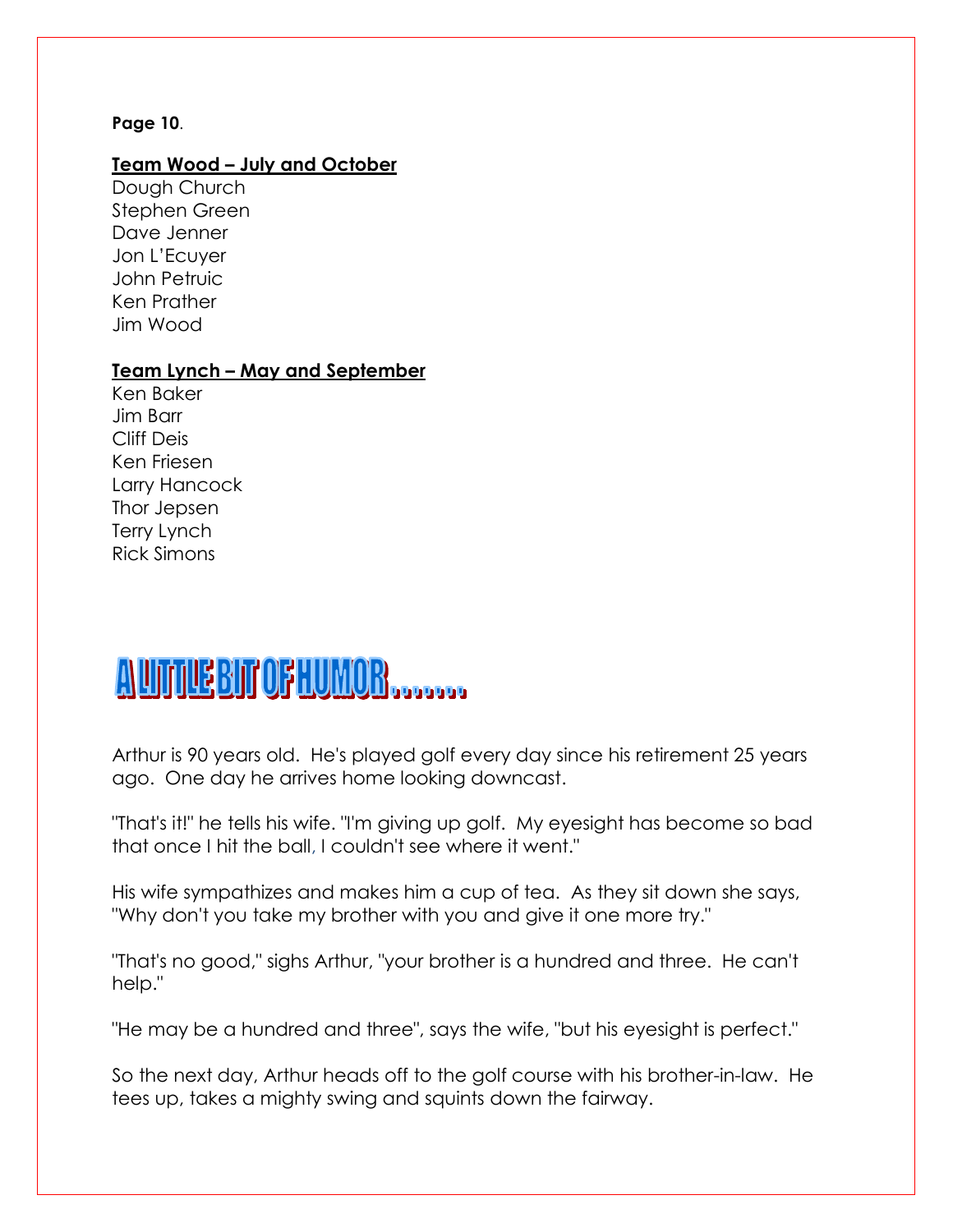### **Page 11,**

He turns to the brother-in-law and says, "Did you see the ball?" "Of course I did!" replied the brother-in-law. "I have perfect eyesight".

"Where did it go?" says Arthur.

"I don't remember."

------------------------------------------------------------------------------------------------------

The minister was preoccupied with thoughts of how he was going to ask the congregation to come up with more money for repairs to the church building. Also, he was annoyed to find that the regular organist was sick and a substitute had been brought in at the last minute. The substitute needed to know what hymns to play.

"Here's a copy of the service," the minister said impatiently. "But, you will have to think of something to play after I make the announcement about the finances."

During the service, the minister paused and said,

"Brothers and Sisters, we are in great difficulty; the

roof repairs cost twice as much as we expected and we need \$4,000 more. Any of you who can pledge \$100 or more, please stand up."

At that moment, the substitute organist played "O CANADA"

And that is how the substitute became the regular organist!

------------------------------------------------------------------------------------------------------

There is the story of a pastor who got up one Sunday and announced to his congregation. "I have good news and bad news. The good news is, we have enough money to pay for our new building program. The bad news is, it's still out there in your pockets."